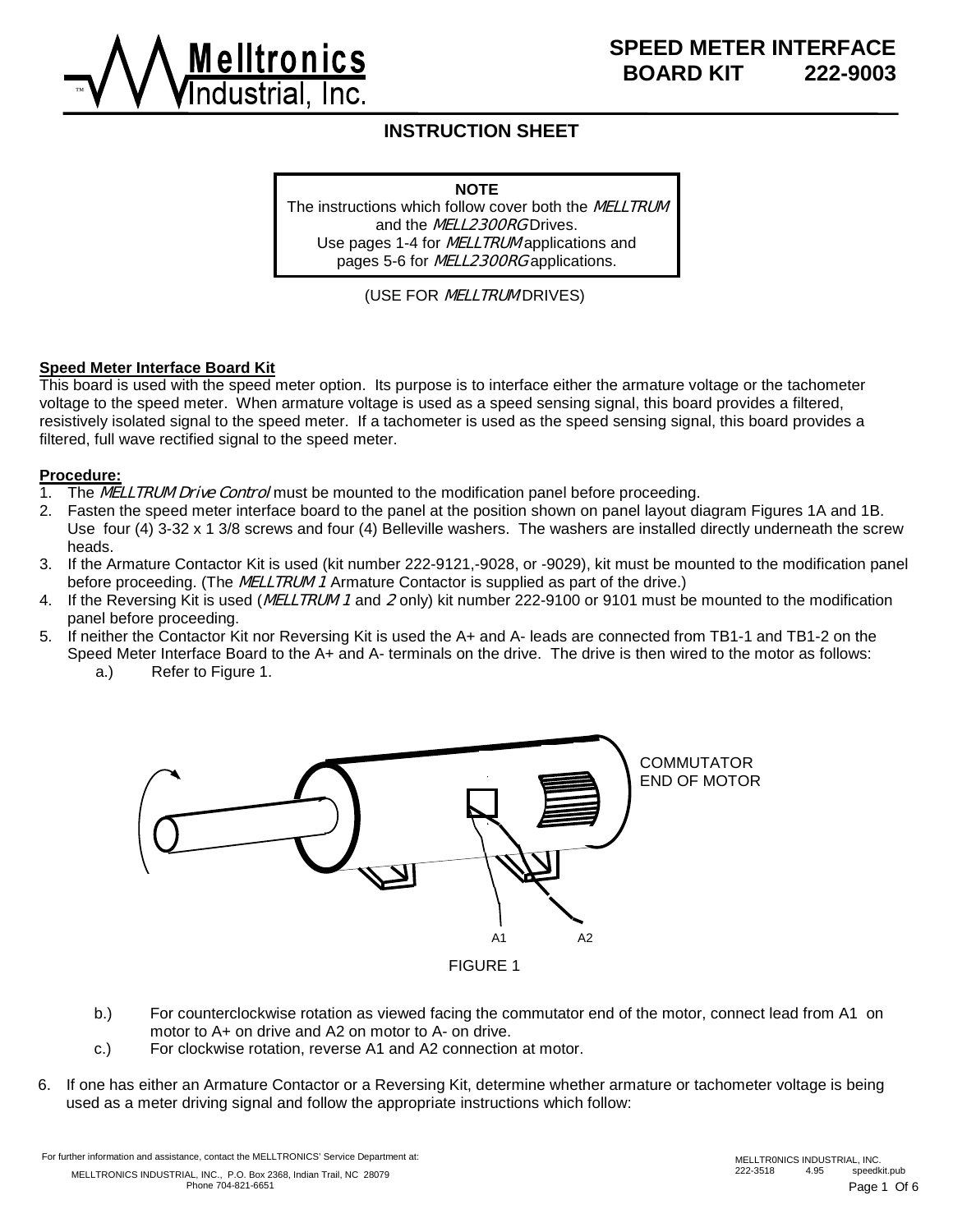

(USE FOR **MELLTRUM** DRIVES)

- 7. Armature voltage (**MELLTRUM 2, 3, 4**):
	- a.) Connect wire marked "A+" from TB1-1 on Speed Meter Interface Board to power bus #2 as shown in Figure 2.



**FIGURE 2** 

- b.) Connect wire marked "A-" from TB1-2 on Speed Meter Interface Board to power bus #6 (pictured in Figure 2.)
- 8. Armature voltage (**MELLTRUM 1**):
	- a.) Connect wire marked "A+" from TB1-1 on Speed Meter Interface Board to terminal A+ in the upper left hand corner of the drive.
	- b.) Connect wire marked "A-" from TB1-2 on Speed meter Interface Board to terminal A- in the upper right hand corner of the drive.
- 9. Armature voltage with Reversing Kit option installed (**MELLTRUM 1** and **2** only):
	- a.) Connect wire marked "A+" from TB1-1 on Speed Meter Interface Board to the A+ terminal on the lower right section of the Reversing Kit as shown in Figure 3.
	- b.) Connect wire marked "A-" form TB1-2 on Speed Meter Interface Board to the A- terminal on the lower right section of the Reversing Kit as shown in Figure 3.
- 10. Tachometer voltage (all models): Connect a twisted pair of wires from drive control terminal strip TB1-21 and TB1-22 to TB2-3 and TB2-4 on Speed Meter Interface Board.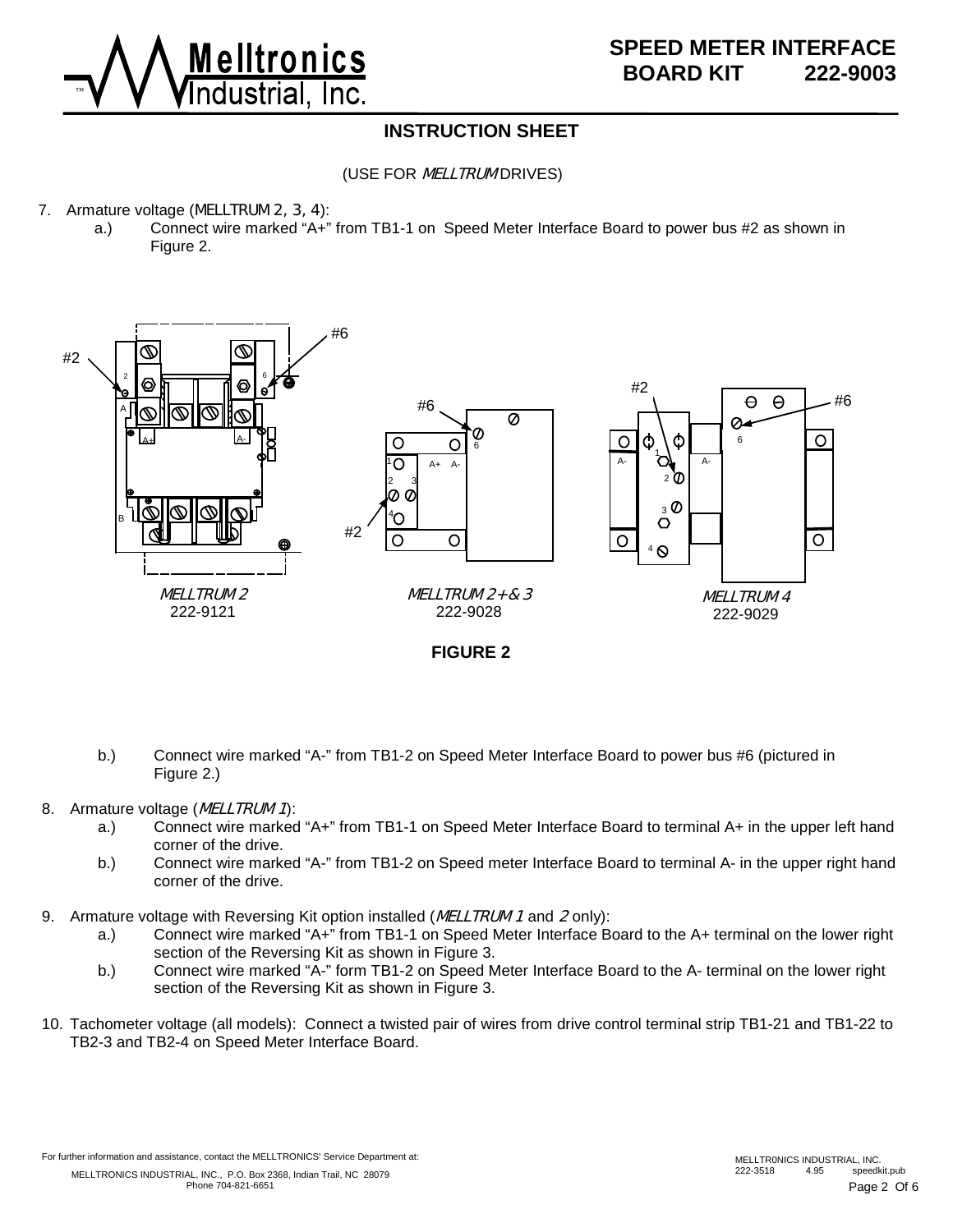

(USE FOR **MELLTRUM** DRIVES)

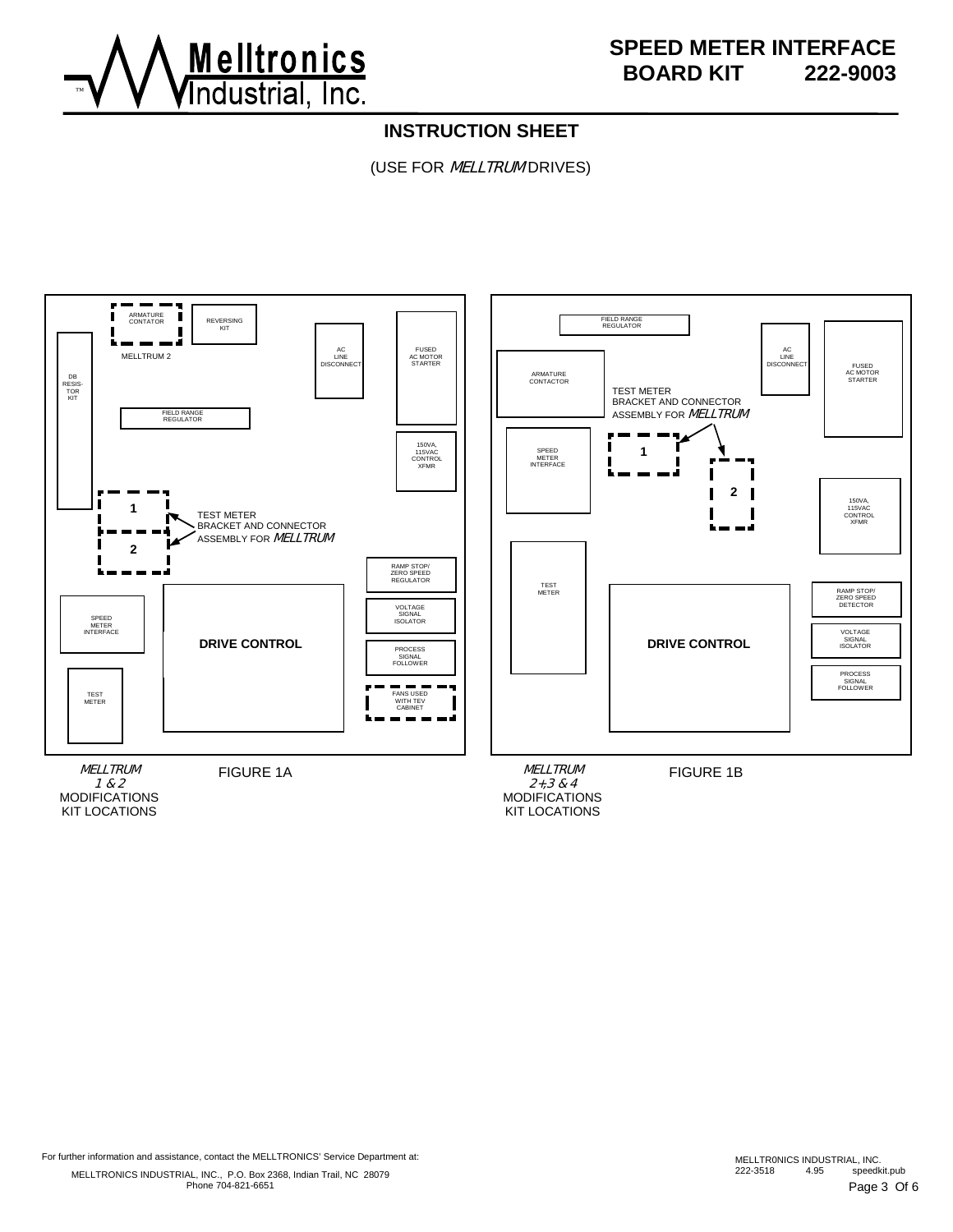

(USE FOR **MELLTRUM** DRIVES)



Interconnect diagrams for all option kits can be found in the instruction manual supplied with the drive.

For further information and assistance, contact the **MELLTRUM** Service Department at:

MELLTRONICS INDUSTRIAL, INC. P.O. Box 2368 Indian Trail, NC 28079

Phone 704-821-6651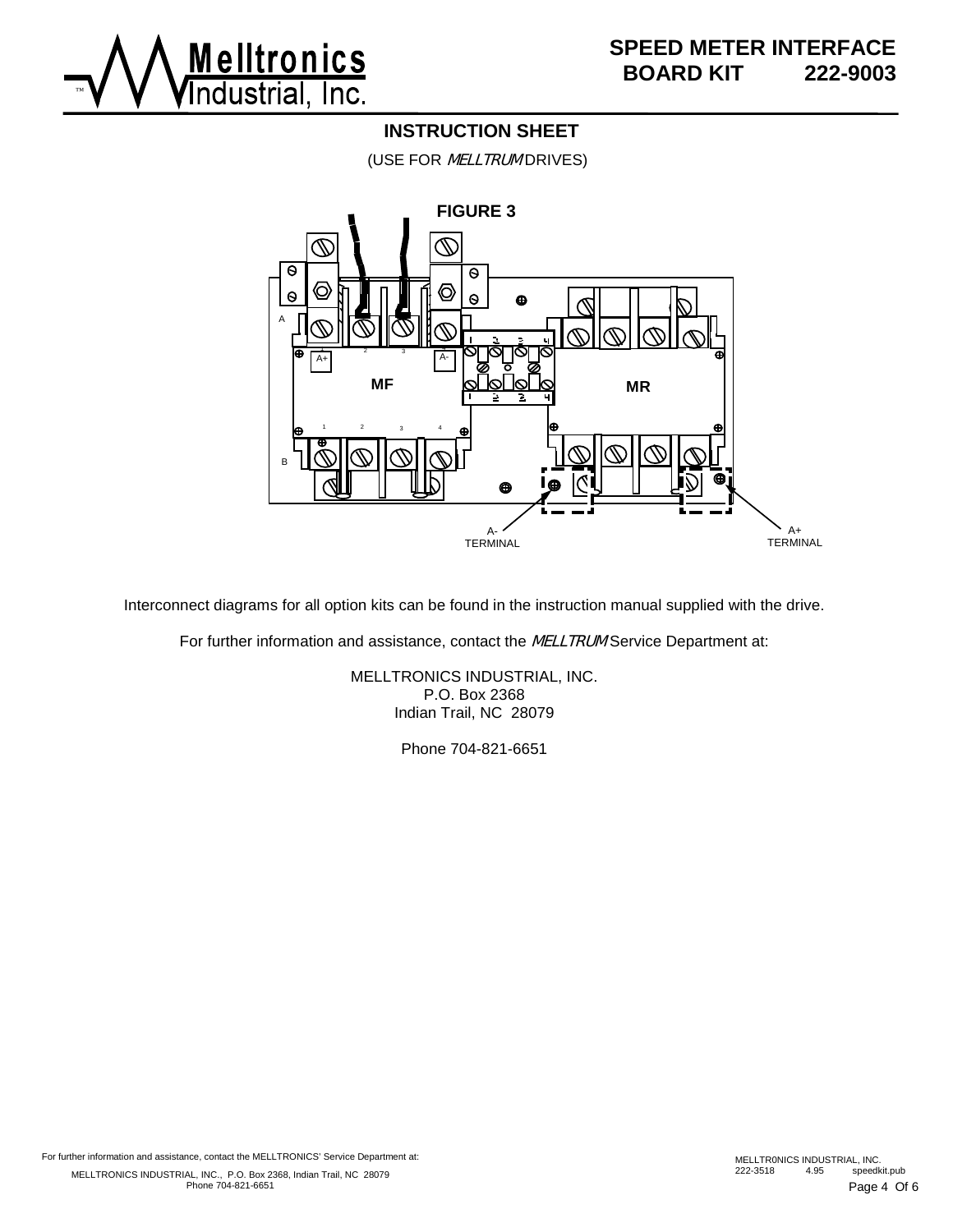

(USE FOR **MELL2300RG** DRIVES)

#### **Speed Meter Interface Board Kit**

This board is used with the speed meter option. Its purpose is to interface either the armature voltage or the tachometer voltage to the speed meter. When armature voltage is used as a speed sensing signal, this board provides a filtered, resistively isolated signal to the speed meter. If a tachometer is used as the speed sensing signal, this board provides a filtered, full wave rectified signal to the speed meter.

#### **Procedure:**

- 1. The **MELL2300RG Drive Control** must be mounted to the modification panel before proceeding.
- 2. Fasten the speed meter interface board to the panel at the position shown on panel layout diagram Figure 1A. Use four (4) 3-32 x 13/8 screws and four (4) Belleville washers. The washers are installed directly underneath the screw heads.
- 3. Determine whether armature or tachometer voltage is being used as a meter driving signal and follow the appropriate instructions below.
- 4. Armature voltage:
	- a.) Connect a wire from TB1-1 on Speed Meter Interface Board to terminal A+ in the upper left hand corner of the drive.
	- b.) Connect a wire from TB1-2 on Speed meter Interface Board to terminal A- midway between the upper left and right corners of the drive.
	- c.) Wire the drive to the motor as follows:
		- 1.) Refer to Figure 1.
		- 2.) For counterclockwise rotation as viewed facing the commutator end of the motor, connect lead from A1 on motor to A+ on drive and A2 on motor to A1 on drive.
		- 3.) For clockwise rotation, reverse A1 and A2 connection at motor.



5. Tachometer voltage

 Connect a twisted pair of wires from drive control terminal strip TB1-29 and TB1-30 to TB2-3 and TB2-4 on speed meter interface board.